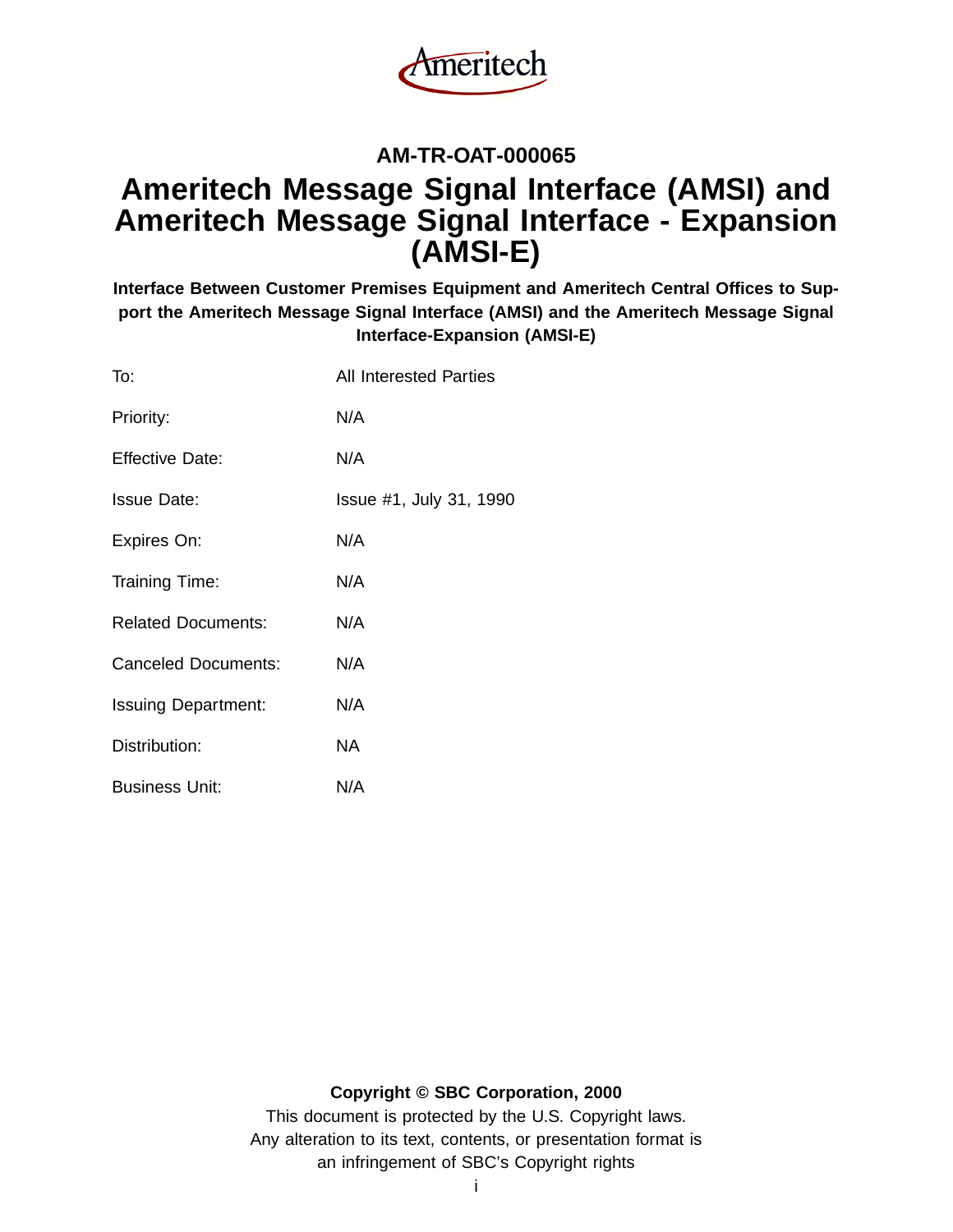### **Table of Contents**

| 1. | <b>General Description</b>                             |                         |                                                         | 3  |  |
|----|--------------------------------------------------------|-------------------------|---------------------------------------------------------|----|--|
|    | 1.1.                                                   |                         | Ameritech Message Signal Interface (AMSI)               | 3  |  |
|    | 1.2.                                                   |                         | Ameritech Message Signal Interface - Expansion (AMSI-E) | 4  |  |
| 2. |                                                        | Physical Interface<br>4 |                                                         |    |  |
| 3. | <b>Message Protocols</b>                               |                         | 8                                                       |    |  |
|    | 3.1.                                                   |                         | <b>AMSI Messages</b>                                    | 8  |  |
|    |                                                        | 3.1.1.                  | Messages to the CPE                                     | 8  |  |
|    |                                                        |                         | 3.1.2. Messages From the CPE                            | 9  |  |
|    |                                                        |                         | 3.1.3. Other Considerations                             | 9  |  |
|    | Ameritech Message Signal Interface - Expansion<br>3.2. |                         | 11                                                      |    |  |
|    |                                                        | 3.2.1.                  | Message to the CPE                                      | 11 |  |
|    |                                                        | 3.2.2.                  | Messages From the CPE                                   | 12 |  |
|    |                                                        | 3.2.3.                  | <b>Other Considerations</b>                             | 13 |  |
| 4. | References                                             |                         |                                                         | 15 |  |

# **Copyright © SBC Service, Inc. 2000**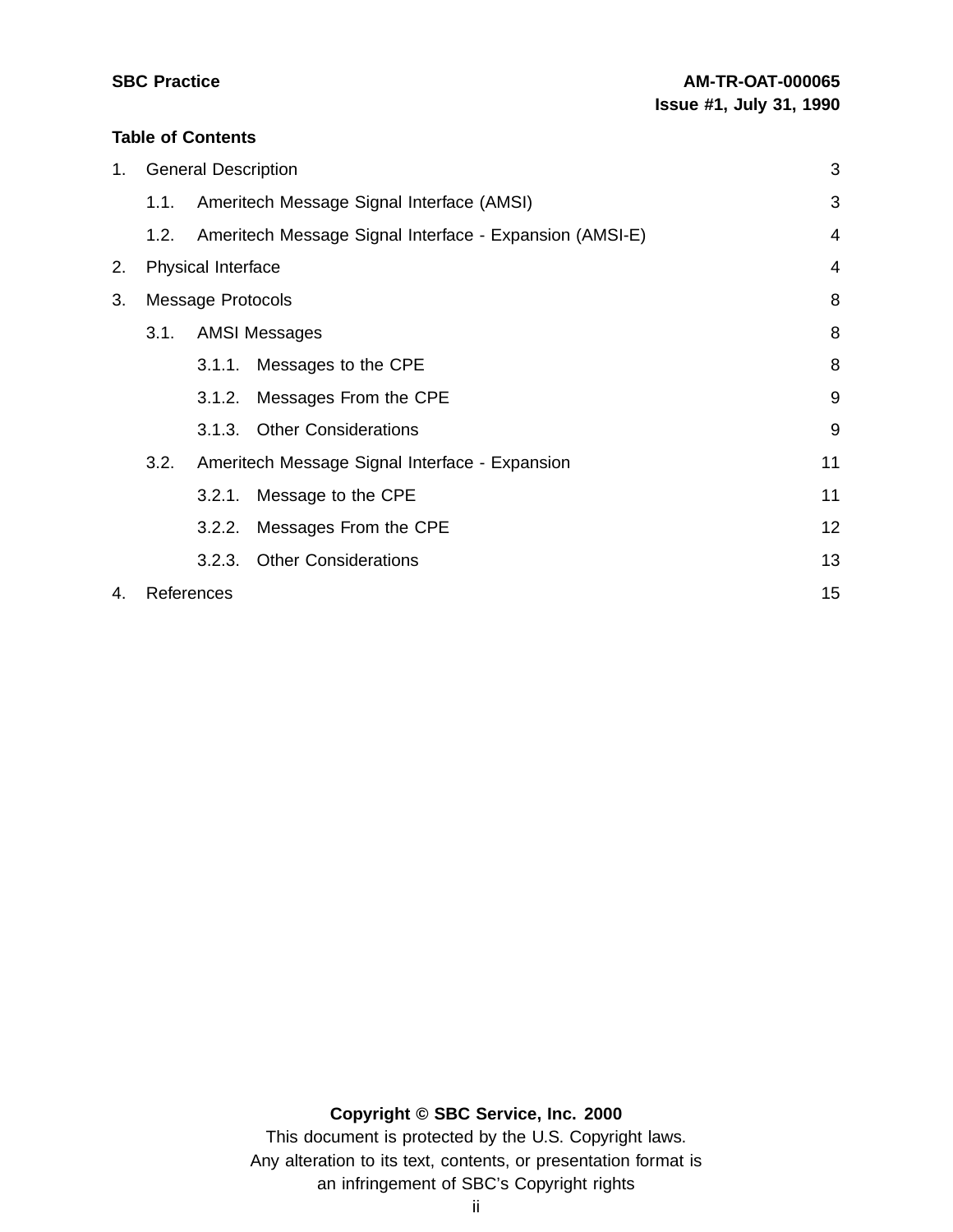# **TECHNICAL REFERENCE NOTICE**

This Technical Reference is published by Ameritech to provide a technical description of the Interface Between Customer Premises Equipment and Ameritech Central Offices to Support the Ameritech Message Signal Interface (AMSI) and the Ameritech Message Signal Interface-Expansion (AMSI-E).

Ameritech reserves the right to revise this document for any reason including, but not limited to, conformity with standards promulgated by various agencies, utilization of advances in the state of the technical arts, or the reflection of changes in the design of any equipment, techniques or procedures described or referred to herein.

**AMERITECH MAKES NO REPRESENTATION OR WARRANTY, EXPRESS OR IMPLIED, WITH RESPECT TO THE SUFFICIENCY, ACCURACY, OR UTILITY OF ANY INFORMATION OR OPINION CONTAINED HEREIN. AMERITECH EXPRESSLY ADVISES THAT ANY USE OF OR RELIANCE UPON THIS TECHNICAL REFERENCE IS AT THE RISK OF THE USER AND THAT AMERITECH SHALL NOT BE LIABLE FOR ANY DAMAGE OR INJURY IN-CURRED BY ANY PERSON ARISING OUT OF THE SUFFICIENCY, ACCURACY, OR UTILITY OF ANY INFORMATION OR OPINION CONTAINED HEREIN.**

This document is not to be construed as a suggestion to any manufacturer to modify or change any of its products, nor does this document represent any commitment by Ameritech or any Ameritech operating company (AOC) to purchase any product, whether or not it provides the described characteristics.

Ameritech does not recommend products, and nothing contained herein is intended as a recommendation of any product to anyone.

Nothing contained herein shall be construed as conferring by implication, estoppel, or otherwise any license or right under any patent, whether or not the use of any information herein necessarily employs an invention of any existing or later issued patent.

Ameritech reserves the right not to offer any or all of these services and to withdraw any or all of them at any future time.

For further information, contact:

Information Manager, Ameritech Services, 3040 West Salt Creek Lane, Floor 3, Arlington Heights, IL 60005

## **Copyright © SBC Service, Inc. 2000**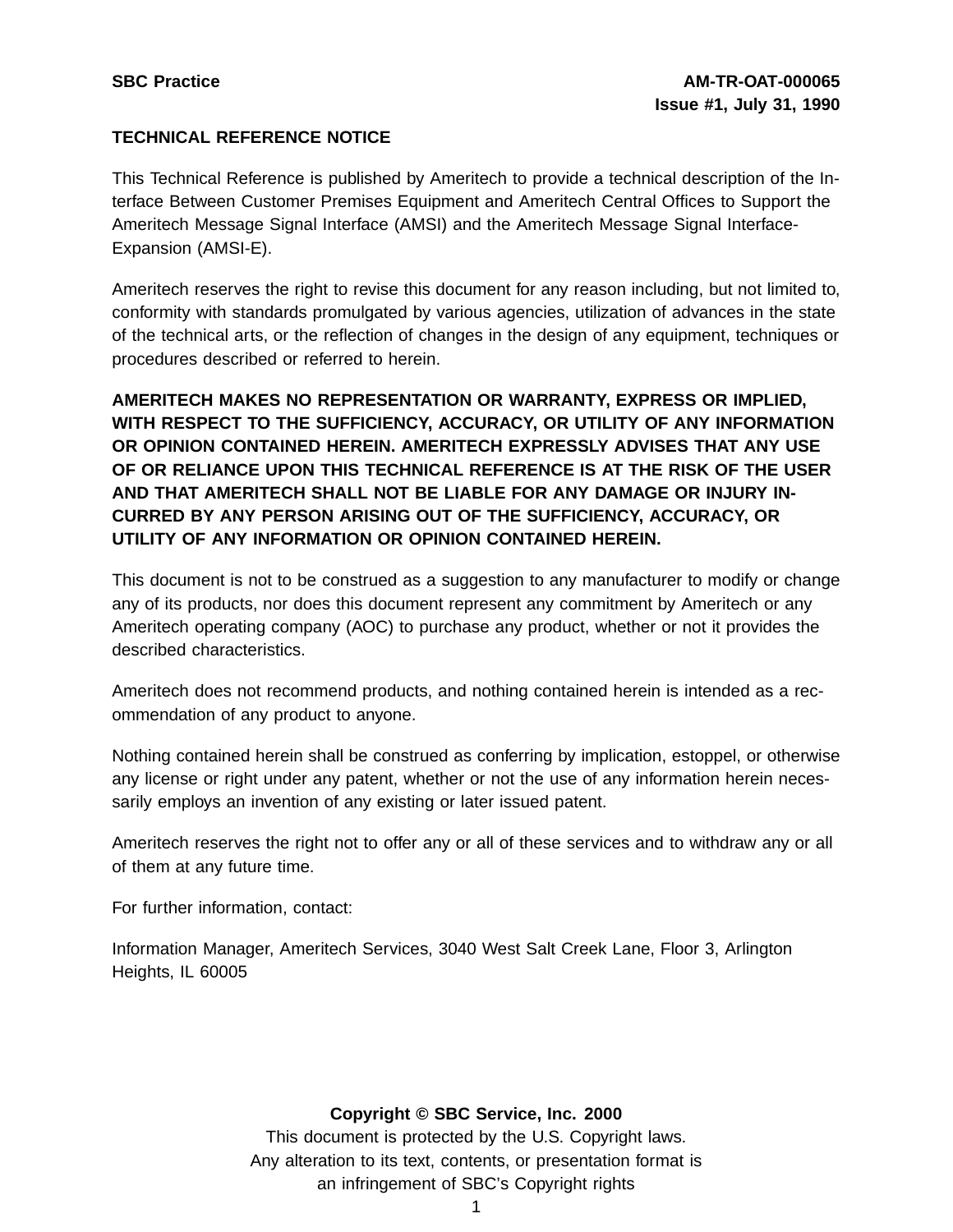# **Copyright © SBC Service, Inc. 2000**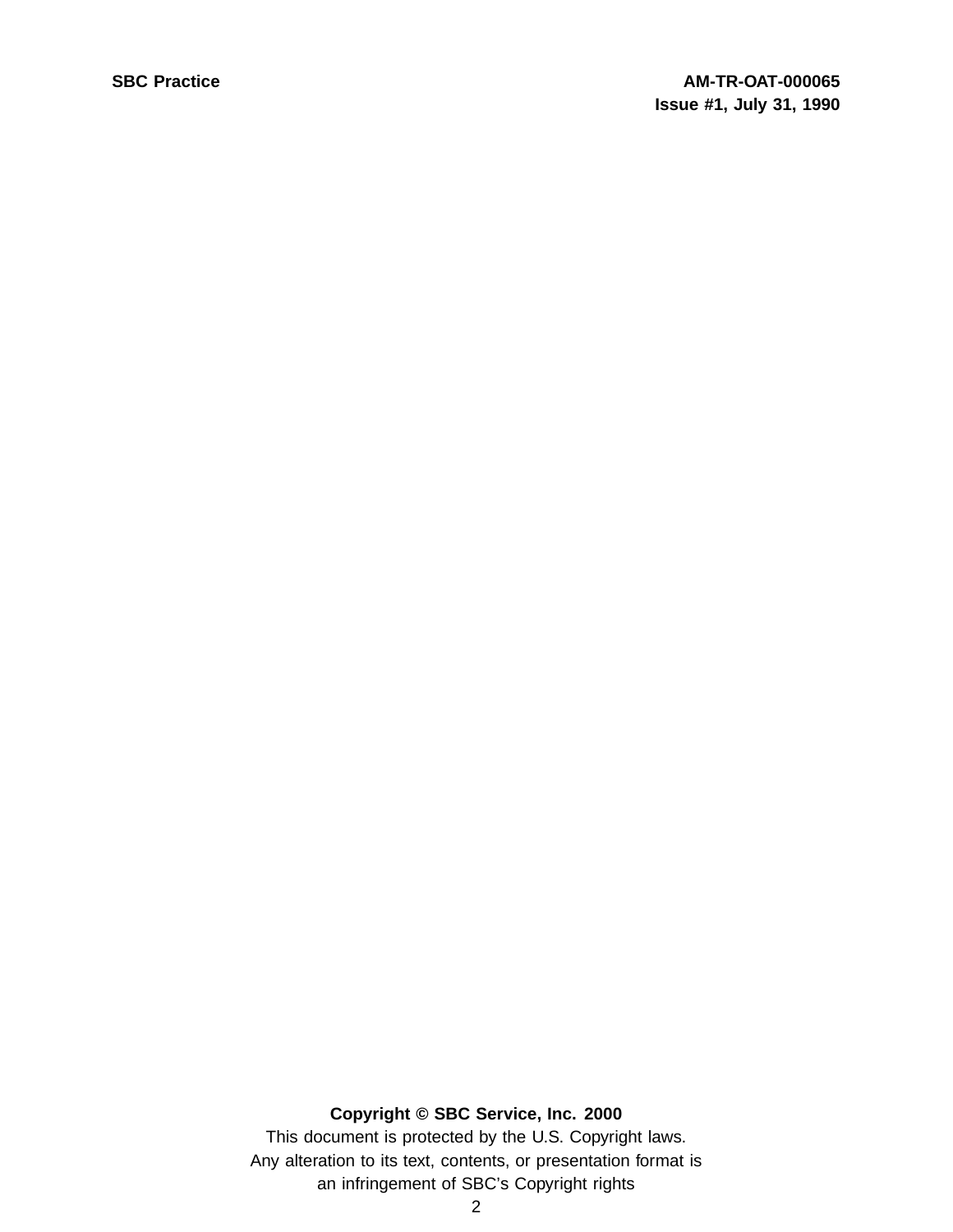## **1. General Description**

The intent of this document is to describe the interfaces utilized by the Ameritech Message Signal Interface (AMSI) and the Ameritech Message Signal Interface - Expansion (AMSI-E) services.

The AMSI interface was previously known as the Simplified Message Desk Interface (SMDI) service. the AMSI and the AMSI-E services are used to provide identification of the called number for both message desks and for Voice Message Providers (VMP). It is anticipated that the AMSI and AMSI-E interfaces will primarily be utilized by VMPs however; these interfaces could be utilized by business customers to support their own voice messaging needs. Collectively the message desk and VMP equipment will be referred to as Customer Premises Equipment (CPE).

These interfaces can be provided by 1AESS  $^{\mathbb{M}}$ , 5ESS  $^{\mathbb{M}}$  and DMS 100 Central Offices (CO). Except where identified, the AMSI and AMSI-E interfaces are identical to Telcordia's (formally Bellcore's) Technical Reference TR-TSY-00283 - "Interface Between Customer Premises Equipment: Simplified Message Desk and Switching System: 1A ESS " document. TM

The new AMSI-E interface is similar to the existing AMSI interface except that it will provide wither 7 digit or 10 digit called number identification.

# **1.1. Ameritech Message Signal Interface (AMSI)**

The AMSI feature provides the 7 digit directory number of the voice messaging subscriber on calls forwarded by the Call Forward Busy Line (CFBL) and the Call Forward Don't Answer (CFDA) features to the message desk or VMP. A detailed description of the functionality of Call Forward Busy Line (CFBL) and Call Forward Don't Answer (CFDA) can be found in TR-TSY-000522 ("Call Forwarding Variable," Bell Communications Research, TR-TSY-000522). The directory number of the originating station, if that station is collocated within the same CO, as well as the reason why the call is being forwarded will also be transmitted to the CPE over a data link (for the business customer) or a Dedicated Network Access Link (DNAL) for the VMP. For the purpose of this document this interface will be referred to as a DNAL. The CPE may then correlate the data with the actual incoming call.

The information passed over this DNAL will only be passed when the CPE and the voice messaging subscribers are served out of the same CO (Host). The AMSI sections of this technical reference will describe the interface and data protocol used in an intraoffice environment for this service.

This description is based on Ameritech's interpretation of information obtained from switch providers and field data. This DNAL may also be utilized by the CPE to activate the stutter dial tone, more commonly known as the Message Waiting Indicator (MWI).

# **Copyright © SBC Service, Inc. 2000**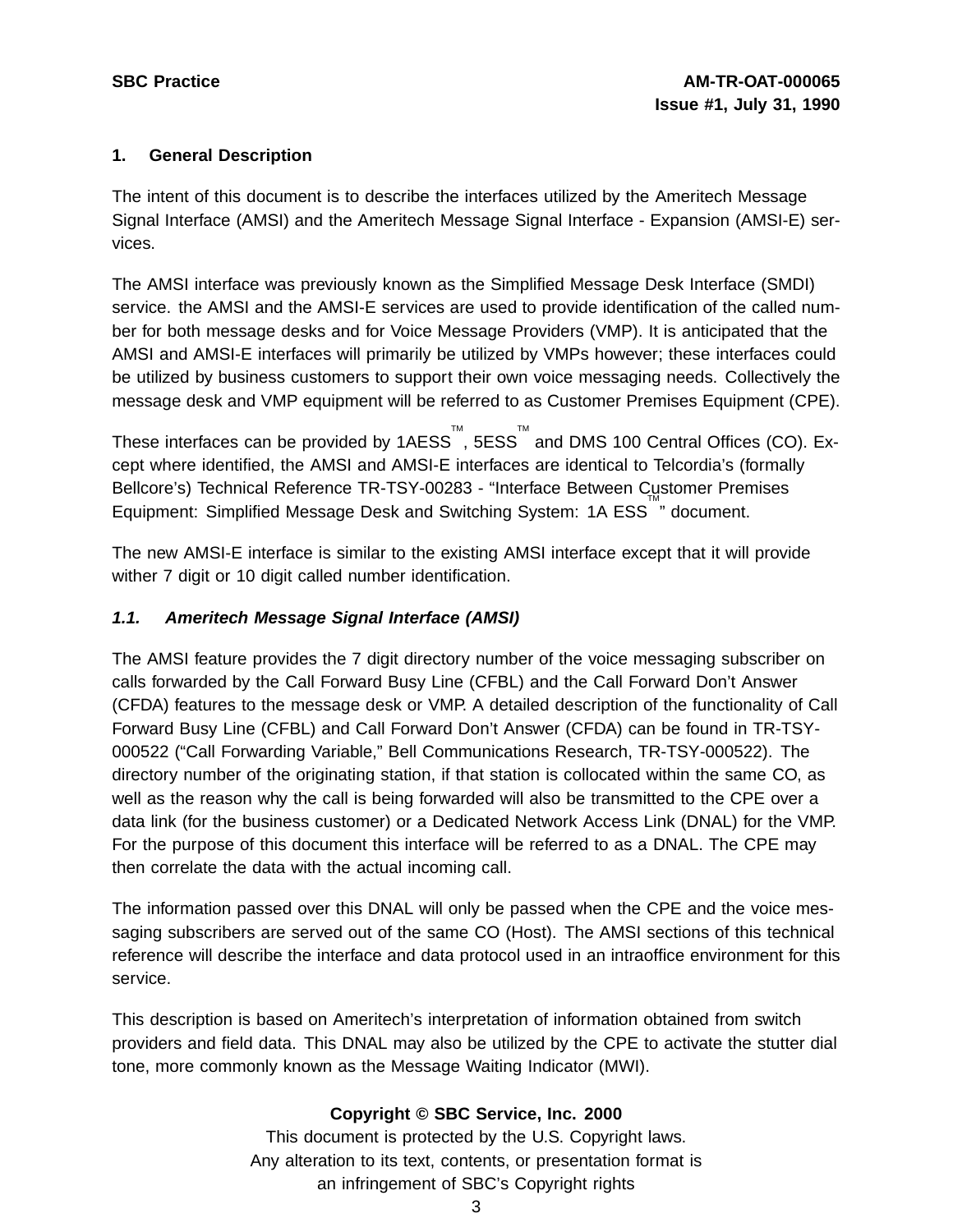# **1.2. Ameritech Message Signal Interface - Expansion (AMSI-E)**

Ameritech Message Signal Interface - Expansion (AMSI-E) is similar to the AMSI service is functionality. The prime difference is that the AMSI-E service will allow a message desk or a VMP to serve any station/subscriber within a Local Area Transport Area (LATA) from one Host central office. The previous statement must be qualified in that the subscriber and VMP must be served from central offices that are connected to the Common Channel Signalling System Number 7 (SS7) network.

The AMSI-E feature provides the 7 or 10 digit directory number (depending on switch type) of the voice messaging subscriber on calls forwarded by the Call Forward Busy Line (CFBL) and Call Forward Don't Answer (CFDA) features to the message desk or VMP. The 1AESS and 5ESS switch types will only support the delivery of 10 digit directory numbers to DMS 100 will support the delivery of either 7 or 10 digit directory numbers to the CPE. A detailed description of the functionality of Call Forward Busy Line (CFBL) and Call Forward Don't Answer (CFDA) can be found in TR-TSY-000522. The VMP has the option of having 7 or 10 digit directory numbers delivered to their CPE. Providing that the originating caller's central office is connected to the SS7 network their, 7 or 10 digit directory number as well as the reason why the call is being forwarded will also be transmitted to the CPE over a data link (for the business customer) or a Dedicated Network Access Link (DNAL) for the VMP. For the purpose of this document this interface will be referred to as a DNAL. The CPE may then correlate the data with the actual incoming call.

Information will only be passed over the DNAL when the CPE and the voice messaging subscribers are connected to the SS7 network. The AMSI-E sections of this technical reference will describe the interface and data protocol used in an interoffice environment for this service. This description is based on Ameritech's interpretation of information obtained from switch providers and field data. This DNAL may also be utilized by the CPE to activate the stutter dial tone, more commonly known as the Message Waiting Indicator (MWI).

## **2. Physical Interface**

The Ameritech Message Signal Interface and Ameritech Message Signal Interface - Expansion features require the CPE to interface to the DNAL through a customer supplied asynchronous 1200 baud modem. This DNAL consists of a 4-wire 3002 data channel. for the CPE to send the **message waiting indicator (MWI)**, this DNAL will be arranged as full duplex.

An asynchronous serial data transmission protocol is used on the DNAL. Each word of the message consists of a start bit (space), a 7-bit standard ASCII character, an even parity bit, and a stop bit (mark). Start and stop bits have the same duration as data bits. Within each word, the bits are sent in order of increasing significance, where bit 0 is the least significant.

## **Copyright © SBC Service, Inc. 2000**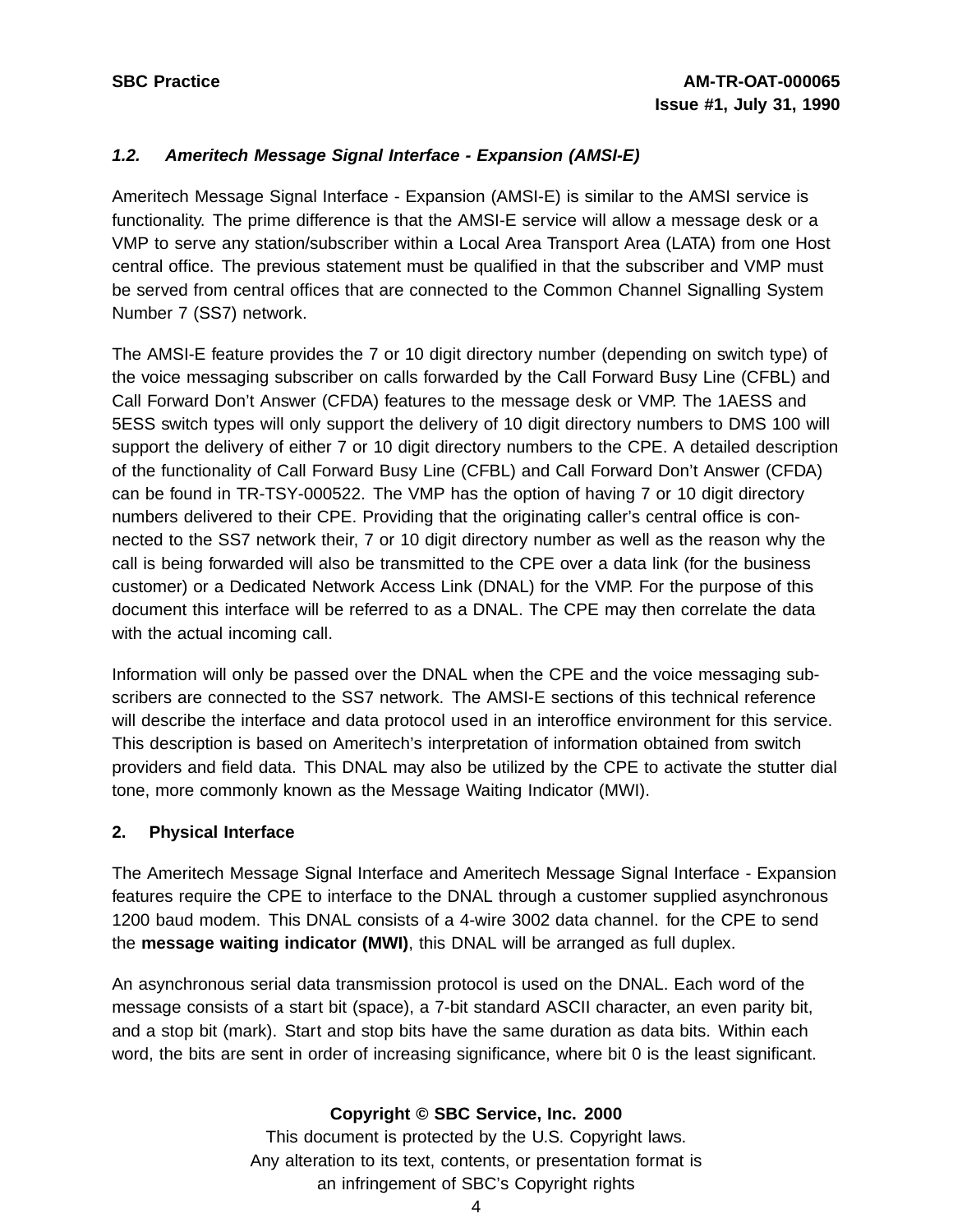Interconnection to the customers voice stations is via standard outside plant cable, tip and ring connections. Refer to PUB61100 ("Description of the Analog Voiceband Interface Between the Bell System Local Exchange Lines and Terminal Equipment," Bell Communications Research, PUB61100) for details on this type of connection.

Interconnection to the CPE is via standard outside plant cable, tip and ring connections. Refer to PUB41212 or PUB41214 ("Data Sets 202S And 202T Interface Specification, "Bell Communications Research, PUB41212 and "Data Set 212A Interface Specification," Bell Communications Research, PUB41214) for details on this type of connection.

Figure 1 shows typical interconnections needed to implement the AMSI service.

#### **Copyright © SBC Service, Inc. 2000**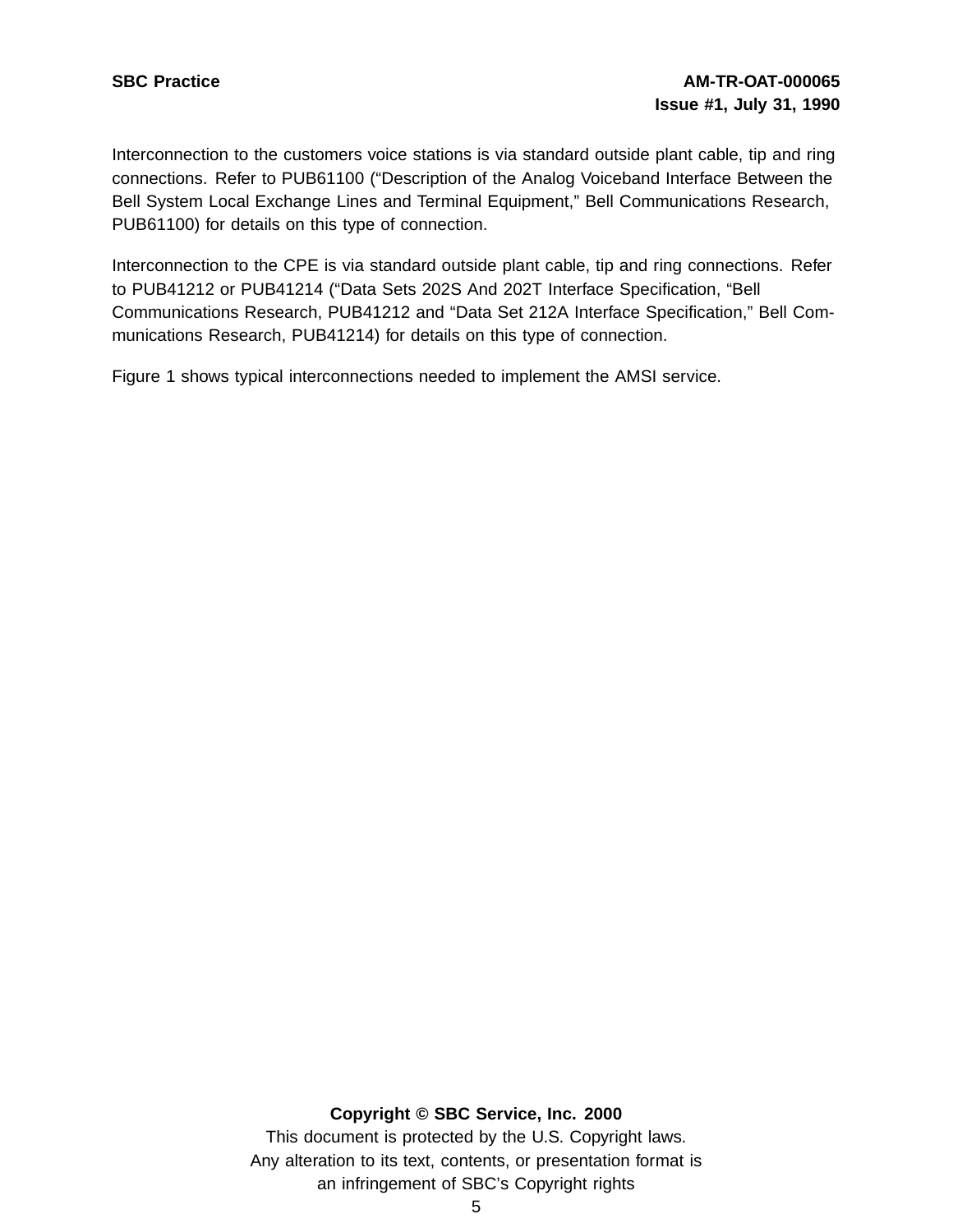

## **Figure 1. Typical Ameritech Message Service Interface Arrangement**

Figure 2 shows typical interconnections needed to implement the AMSI-E service.

**Copyright © SBC Service, Inc. 2000**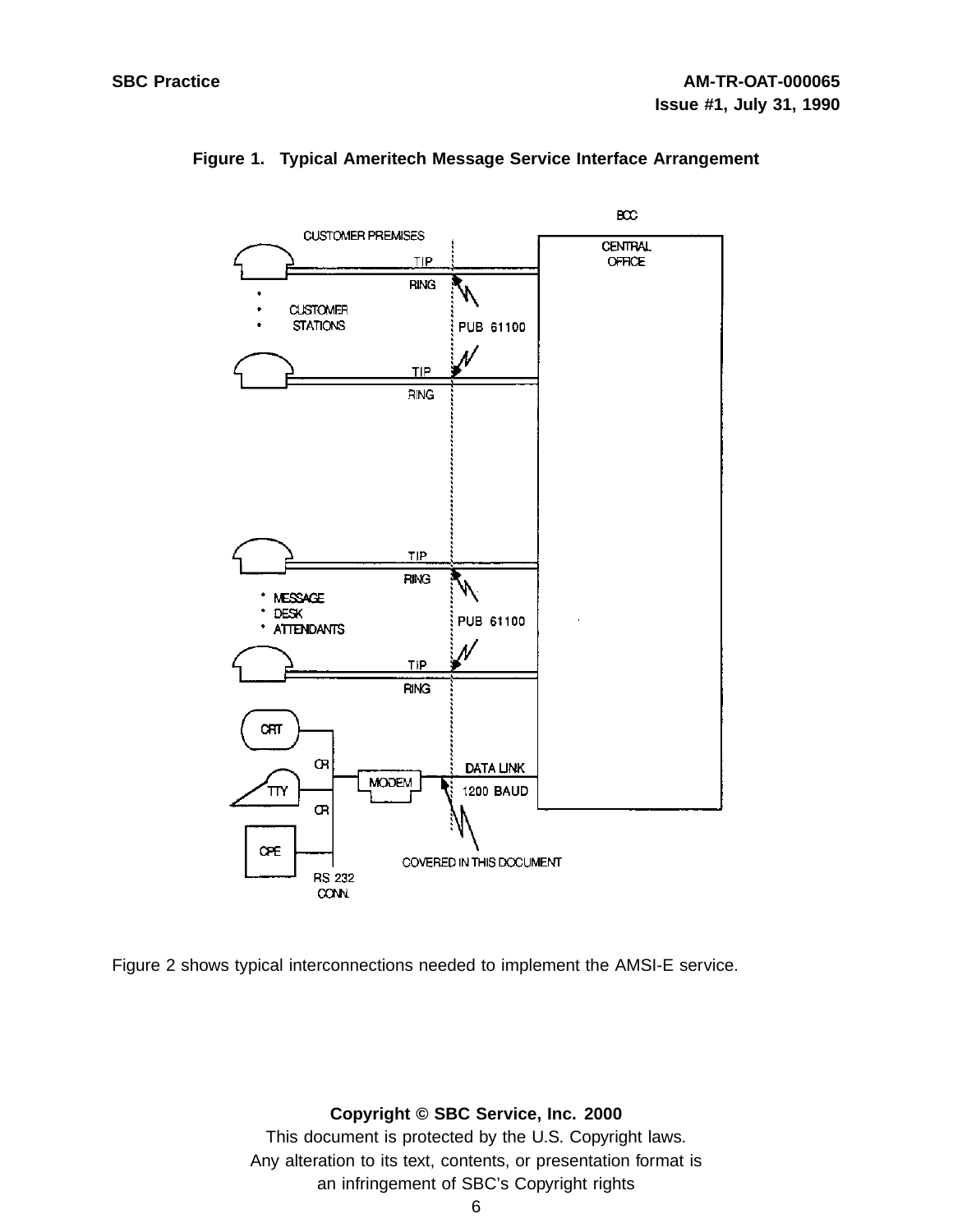

## **Figure 2. Typical Ameritech Message Service Interface - Expansion Arrangement**

#### **Copyright © SBC Service, Inc. 2000**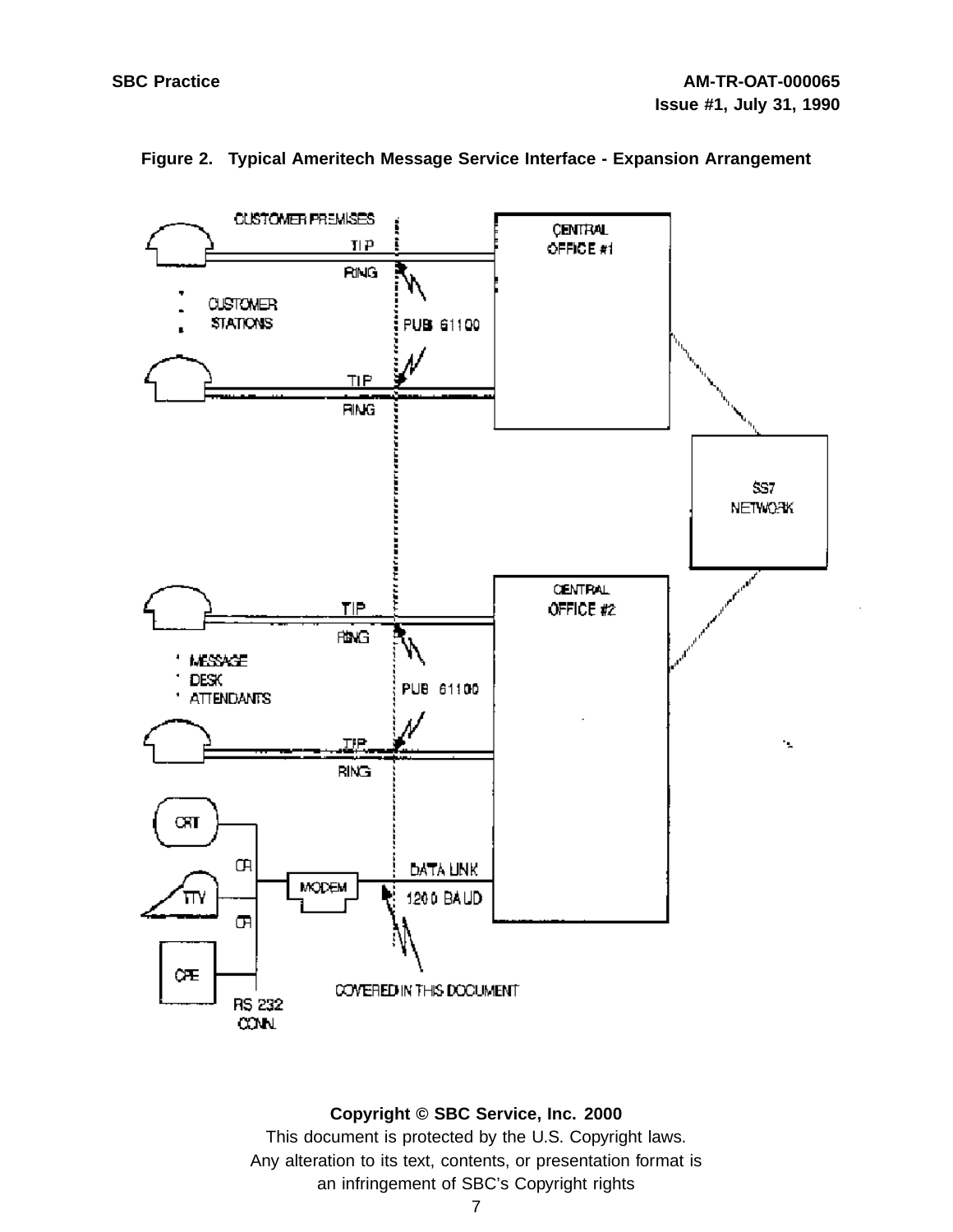## **3. Message Protocols**

Messages are transmitted over the DNAL to provide the CPE with the following information:

- Called number
- Calling number (if available)
- Message desk terminal number to which the incoming call was delivered

This latter information could be used to route subsequent messages relating to a specific directory number automatically to the same attendant. Furthermore, as an option, the CPE may send requests to activate or deactivate an audible MWI on a specified directory number to the CO.

## **3.1. AMSI Messages**

## 3.1.1. Messages to the CPE

All messages to the CPE start with a carriage return and a line feed sequence. These are followed by the letters **MD**, then a series of seven numeric characters. The first three digits represent the message desk number to which the incoming call is routed. Because the DNAL can be shared between several collocated message desks monitoring the same directory numbers, the message desk numbering plan has to be arbitrarily assigned. This assignment is determined by agreement between the customer providing the service and the Ameritech Operating Company (AOC). valid numbers in this field are 001 to 063. Table 1 illustrates the various message configurations that may be transmitted over the DNAL toward the CPE.

The remaining four digits designate the position number to which the incoming call was delivered. Valid numbers for this field range from 0001 to 2047. However, they are accessed sequentially by the CO starting with 0001 and ending at the highest position number assigned in the customer's group.

The next character is a single letter that identifies the type of forwarding used to transfer the incoming call to the message desk. Valid characters are:

- <sup>D</sup> Directly dialed call to the message desk
- A All calls forwarded to the message desk
- B Call forwarding busy line
- N Call forwarding no answer

## **Copyright © SBC Service, Inc. 2000**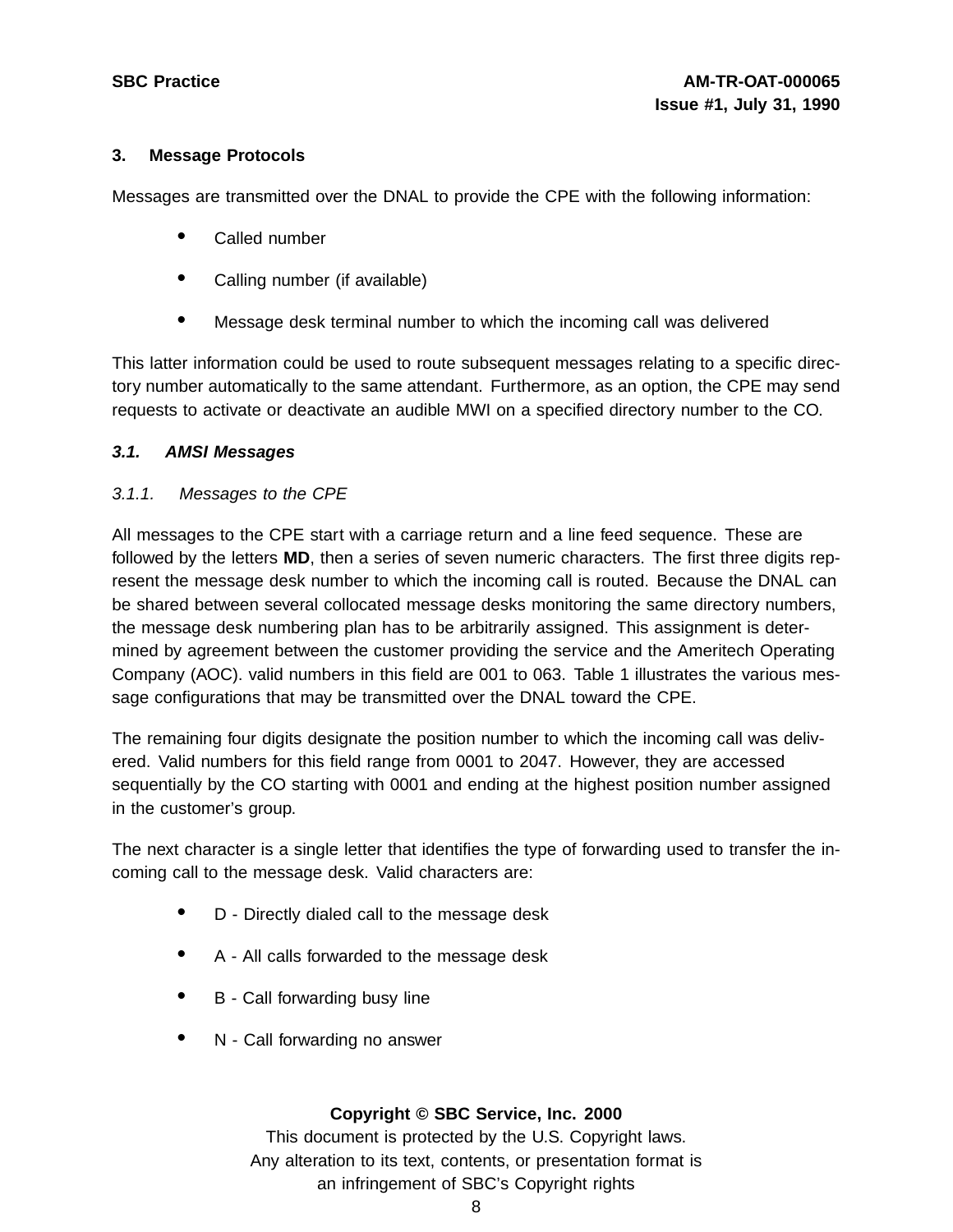If the next character received is not a space indicator, the next seven digits represent the called station directory number from which the incoming call was forwarded to the CPE (Type 1). If this data is unavailable, the CO will send all zeros or blanks. This sequence would be the norm for directly dialed calls to the message desk attendant or the VMP.

If a space character is sent, either after the single letter character or after the called number, the next seven digits represent the calling station's number. If the calling number is not available, this field will be all zeros or blanks. The space character will be sent eventually in either case, as it marks the end of the field's length.

A second transmission of carriage return and line feed characters signals the end of the data for that call. However, several extraneous characters, usually deletion characters, may be present between line feed and a Control Y character. These characters should be ignored by the message desk terminal.

A type 2 message would be the message that would be received by the CPE if the directory number of the calling party/subscriber was not connected to the SS7 Network. A Type 3 message is one that the CPE would receive when the subscriber placed a direct call to the VMP.

## 3.1.2. Messages From the CPE

With the optional MWI capability, two messages may be sent to the CO by the message desk attendant or VMP. The first message activates the MWI feature on a specified directory number. The second message deactivates the feature. Table 2 lists the valid combinations of messages accepted at the CO. the CO does not acknowledge receipt of these messages unless it encounters a problem when attempting to execute the CPE request.

Two types of failure messages (invalid and blocked) may be expected at the message desk. The invalid message results from an attempt to activate or deactivate MWI on a directory number not assigned the feature. The message can also be produced when a directory number is transmitted with either too many or too few digits. The blocked message indicates that the CO was momentarily unable to execute the message desk request. The message desk attendant or VMP should recheck the data and then try the transmission again.

## 3.1.3. Other Considerations

The CO does not expect an acknowledgment signal from the message desk. When the DNAL is idle, there may be extraneous characters present on the DNAL. These characters should be ignored. In addition, seemingly valid messages, not in the prescribed format, may be present on the DNAL. As with extraneous characters, these messages should be ignored. Only messages that adhere to the formats specified herein should be acted on.

## **Copyright © SBC Service, Inc. 2000**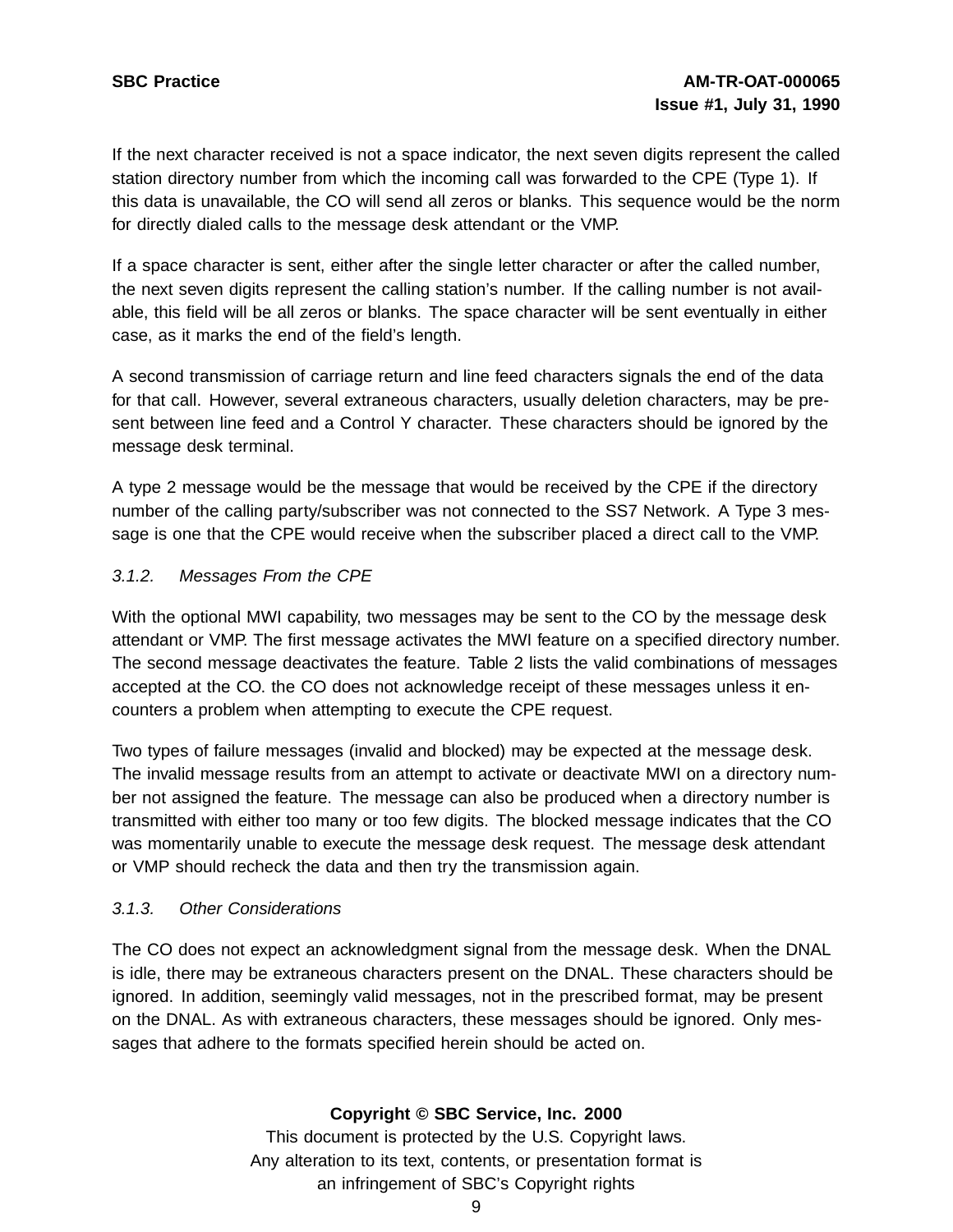#### **Figure 3. Table 1. Ameritech Message Signal Interface (Toward CPE)**

Type 1 (maximum length message)

Cf<sub>1</sub>

LFMDgggmmmmaxxxxxxx yyyyyyb

Message includes calling as well as called station identification V alid except when a = D.

 ${\tt cr}$ LF [Control Y]\*

Type 2

 ${\tt cr}$ LFMDgggmmmmaxxxxxxxb

No calling station identification

 $_{\rm cr}$ LF [Control Y]

Type 3

 $ct$ LFMDgggmmmmabyyyyyyyb Direct call, not forwarded  $(a = D)$  $\mathtt{cr}$ -<br>LF [Control Y]  $cr = carriage return$  $LF = line feed$  $ggg$  = message desk number (001-063)  $\mathtt{a} = \mathtt{D}\text{-}\mathtt{Direct}$  call mmmm = message desk terminal  $(0001 - 2047)$  a = A-F orward all calls a = B-Forward busy calls xxxxxx = Forwarding from station number yyyyyy = Calling station number  $a = N - F$  orward  $D/A$  calls b = Blank space

\* [Control Y] or end of medium is sent by the CO to end the message. There may be extraneous characters, usually deletion characters, sent between the final carriage return-line feed sequence and the [Control Y]; these should be ignored.

#### **Copyright © SBC Service, Inc. 2000**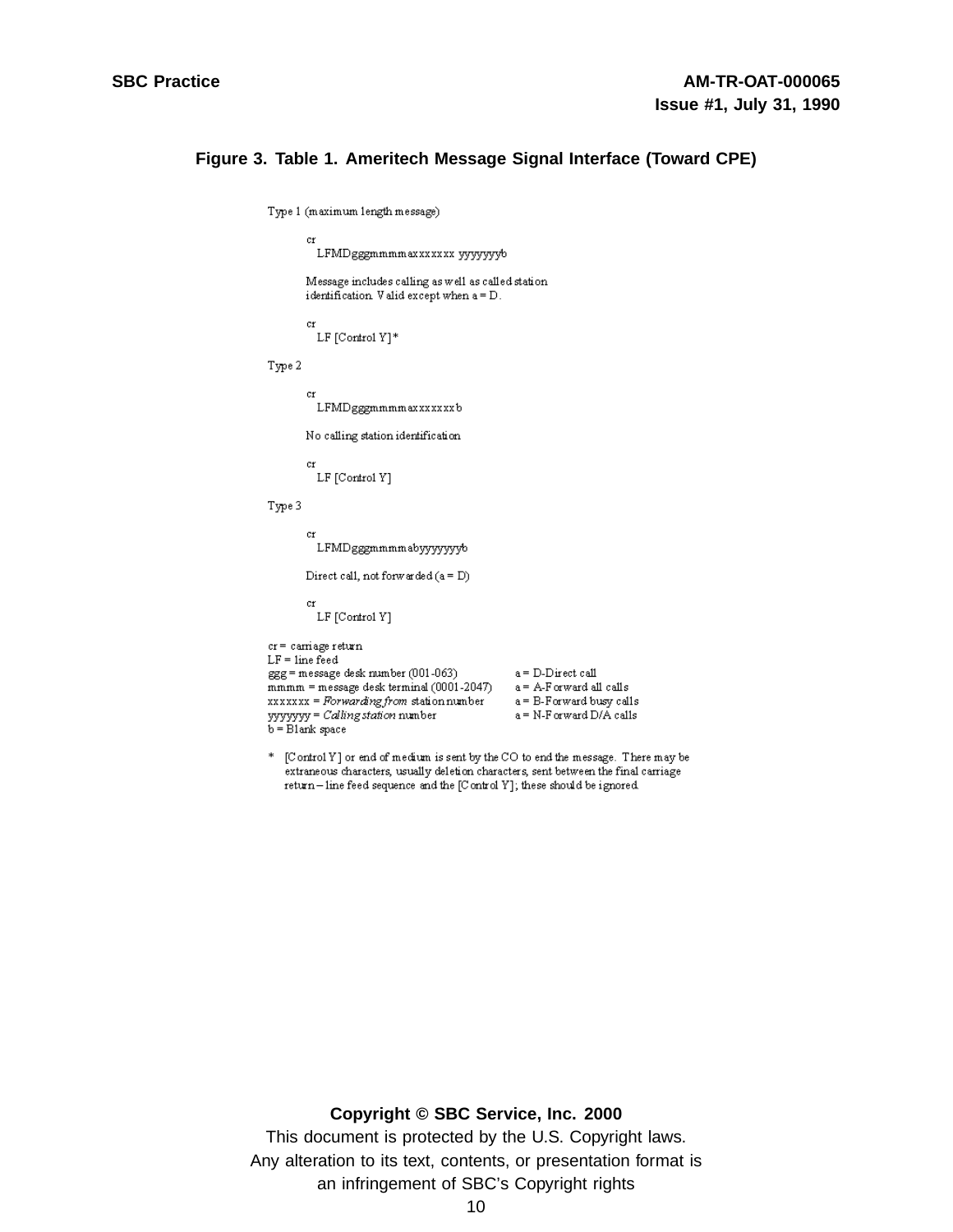# **Figure 4. Table 2. Ameritech Message Signal Interface\* (From CPE)**

Type 1 (Activates indicator service to station) OP:MWI xxxxxxx![Control D]

Type 2 (Deactivates indicator service to station) RMV:MWI xxxxxxx! [Control D]

> Acknowledgements from CO; no acknowledgement is given for a successful activation/deactivation of MWI on a line.

The following format will be used for negative acknowledgements:

Cf. cr. LFMWIxxxxxx AAA LF [[[[ControlY]

AAA = INV for invalid station number AAA = BLK for temporarily blocked activity [Control D] = end of transmission  $[] =$  deletion character (ASCII value FF)  $xxxxxx = station number$  $\mathsf{LF} \equiv \mathsf{line}\ \mathsf{feed}$  $CR =$  carriage return

\* Available only when MWI option is provided

## **3.2. Ameritech Message Signal Interface - Expansion**

#### 3.2.1. Message to the CPE

All messages to the CPE start with a carriage return and a line feed sequence. These are followed by the letters**MD**, then a series of seven numeric characters. The first three digits represent the message desk number to which the incoming call is routed. Because the DNAL can be shared between several collocated message desks monitoring the same directory numbers, the message desk numbering plan has to be arbitrarily assigned. This assignment is determined by agreement between the customer providing the service and the AOC. Valid numbers in this field are 001 to 063. Table 3 illustrates the various message configurations that may be transmitted over the DNAL toward the CPE.

The remaining four digits designate the position number to which the incoming call was delivered. Valid numbers for this field range from 0001 to 2047. However, they are accessed sequentially by the CO starting with 0001 and ending at the highest position number assigned in the customer's group.

#### **Copyright © SBC Service, Inc. 2000**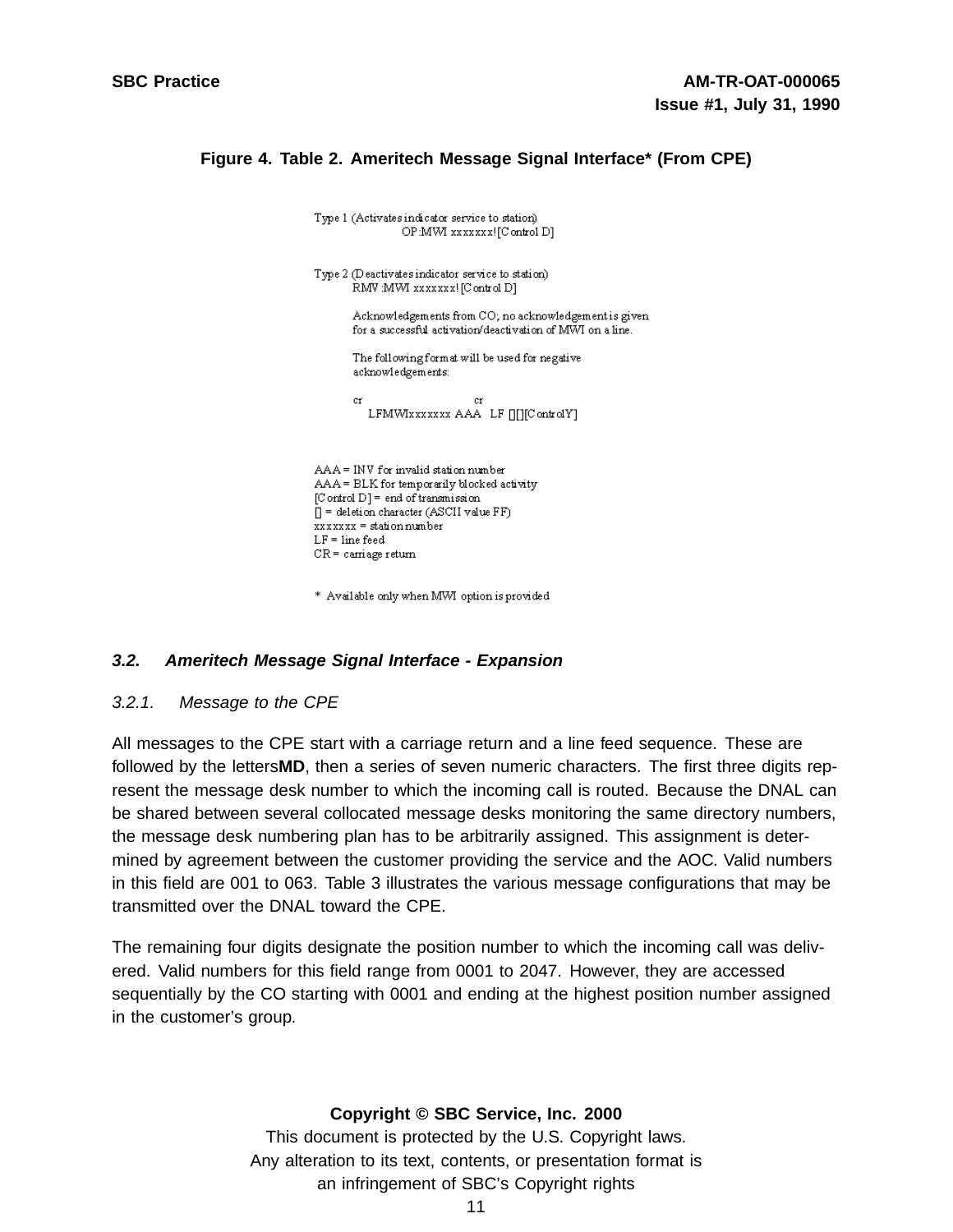The next character is a single letter that identifies the type of forwarding used to transfer the incoming call to the message desk or VMP. Valid characters are:

- D-Directly dialed call to the message desk
- A-All calls forwarded to the message desk
- B-Call forwarding busy line
- N-Call forwarding no answer

If the next character received is not a space indicator, the next seven or ten digits (To identify the differences between the AMSI and AMSI-E interfaces, Tables 3 & 4 will only depict the 10 digit DN option) represent the called station directory number from which the incoming call was forwarded to the CPE (Type 1). If this data is unavailable, the CO will send all zeros or blanks. This sequence would be the norm for directly dialed calls to the message desk attendant or the VMP.

If a space character is sent, either after the single letter character or after the called number, the next ten digits represent the calling station's directory number. If the calling number is not available, this field will be all zeros or blanks. the space character will be sent eventually in either case, as it marks the end of the field's length.

A second transmission of carriage return and line feed characters signals the end of the data for that call. However, several extraneous characters, usually deletion characters, may be present between line feed and a Control Y character. These characters should be ignored by the message desk terminal or VMP.

A Type 2 message would be the message that would be received by the CPE if the directory number of the calling party/subscriber was not resident in the same CO. A Type 3 message is one that the CPE would receive when the subscriber placed a direct call to the VMP.

# 3.2.2. Messages From the CPE

With the optional MWI capability, two messages may be sent to the CO by the message desk attendant or VMP. The first message activates the MWI feature on a specified directory number. The second message deactivates the feature. Table 4 lists the valid combinations of messages accepted at the CO. The CO does not acknowledge receipt of these messages unless it encounters a problem when attempting to execute the CPE/VMP request.

Two types of failure messages (invalid and blocked) may be expected at the message desk. The invalid message results from an attempt to activate or deactivate MWI on a directory num-

# **Copyright © SBC Service, Inc. 2000**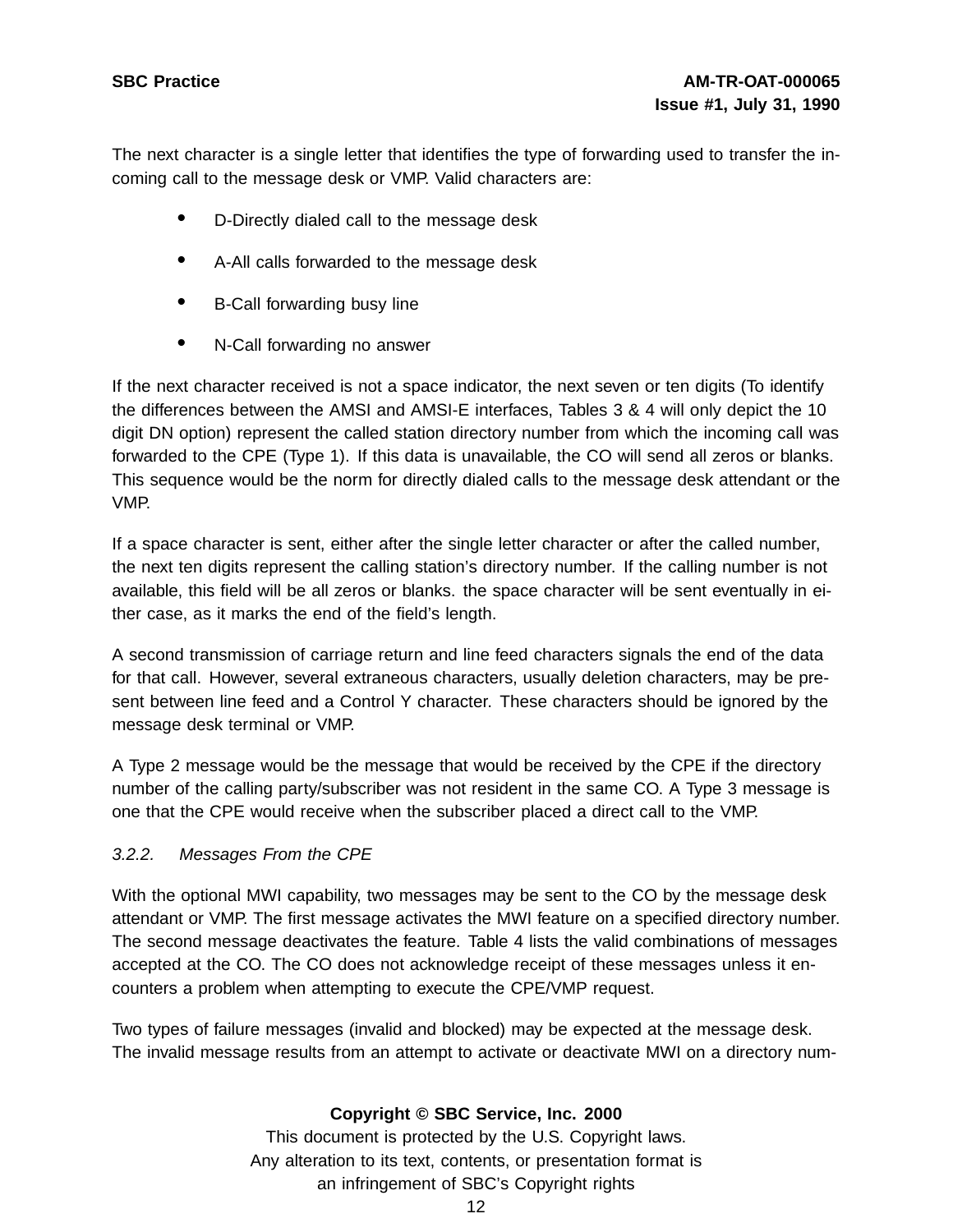ber not assigned the feature. The message can also be produced when a directory number is transmitted with either too many or too few digits. The blocked message indicates that the CO was momentarily unable to execute the message desk/VMP request. The message desk attendant or VMP should recheck the data and then try the transmission again.

# 3.2.3. Other Considerations

The CO does not expect an acknowledgment signal from the message desk. When the DNAL is idle, there may be extraneous characters present on the DNAL. These characters should be ignored. In addition, seemingly valid messages, not in the prescribed format, may be present on the DNAL. As with extraneous characters, these messages should be ignored. Only messages that adhere to the formats specified herein should be acted on.

## **Copyright © SBC Service, Inc. 2000**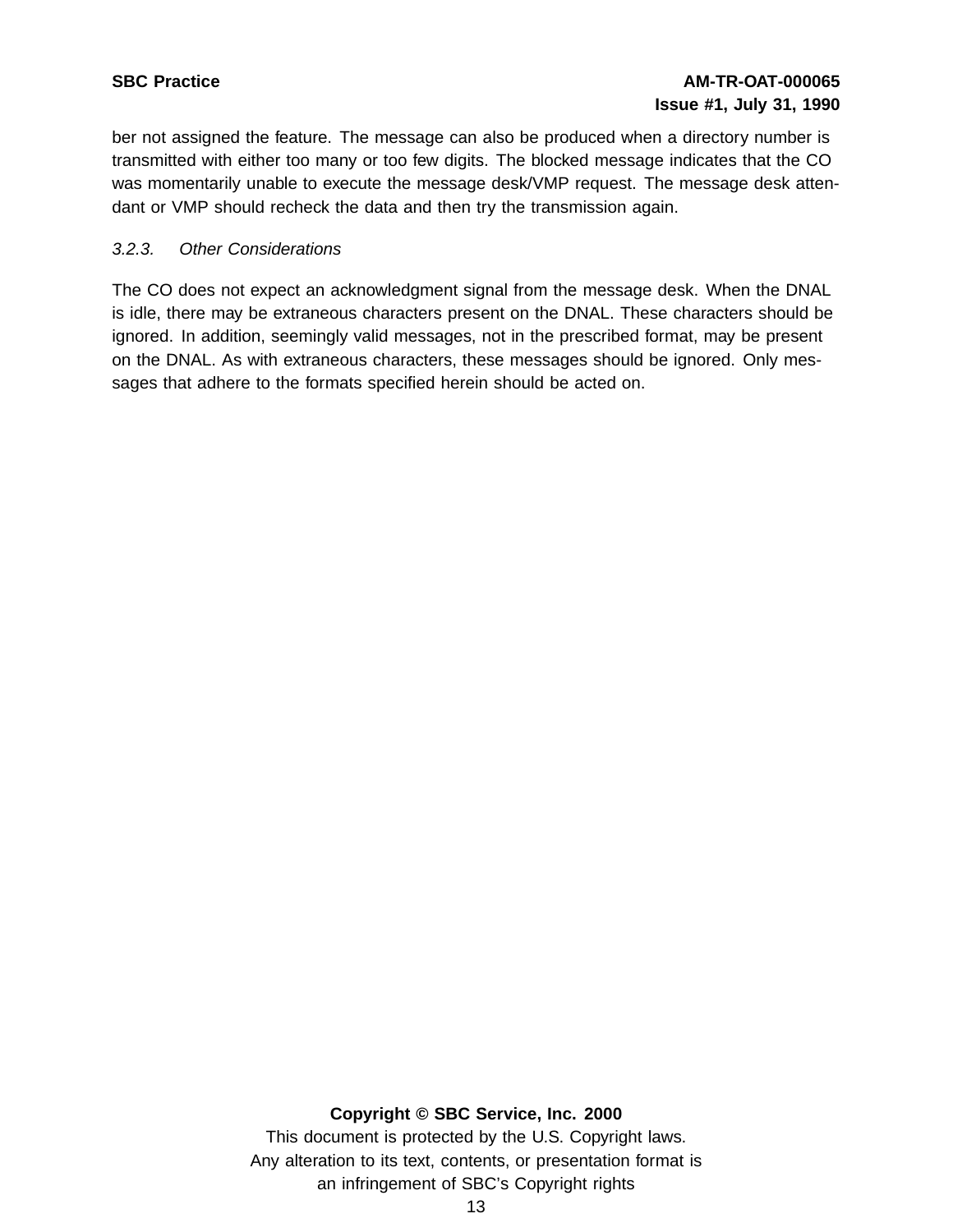#### **Figure 5. Table 3. Ameritech Message Signal Interface - Expanded (Toward CPE)**

Type 1 (maximum length message)

<sub>C</sub>r LFMDgggmmmmaxxxxxxxxxxbyyyyyyyyyyb

Message includes calling as well as called station identification V alid except when a = D.

cr LF [Control Y]\*

Type 2

 $ct$ LFMDgggmmmmaxxxxxxxxxxb No calling station identification  $ct$ LF [Control Y]

Type 3  $ct$ 

> LFMDgggmmmma yyyyyyyyyb Direct call, not forwarded  $(a = D)$  $ct$

LF [Control Y]

```
cr = cm i a ge return\operatorname{LF} = 1<br>ine feed
ggg = message desk mmber (001-063)
                                                             \mathtt{a} = \mathtt{D}\text{-}\mathtt{Direct} call
\overline{\text{mm}}m = message desk terminal (0001-2047)
                                                            \mathtt{a} = A-F orward all calls
xxxxxxxx = Forwarding from station numbera = B-Forward busy calls
yyyyyyyyy = Calling station number
                                                             a = N - F or ward D/A calls
b = Blank space
```
\* [Control Y] or end of medium is sent by the CO to end the message. There may be extraneous characters, usually deletion characters, sent between the final carriage return-line feed sequence and the [Control Y]; these should be ignored.

#### **Copyright © SBC Service, Inc. 2000**